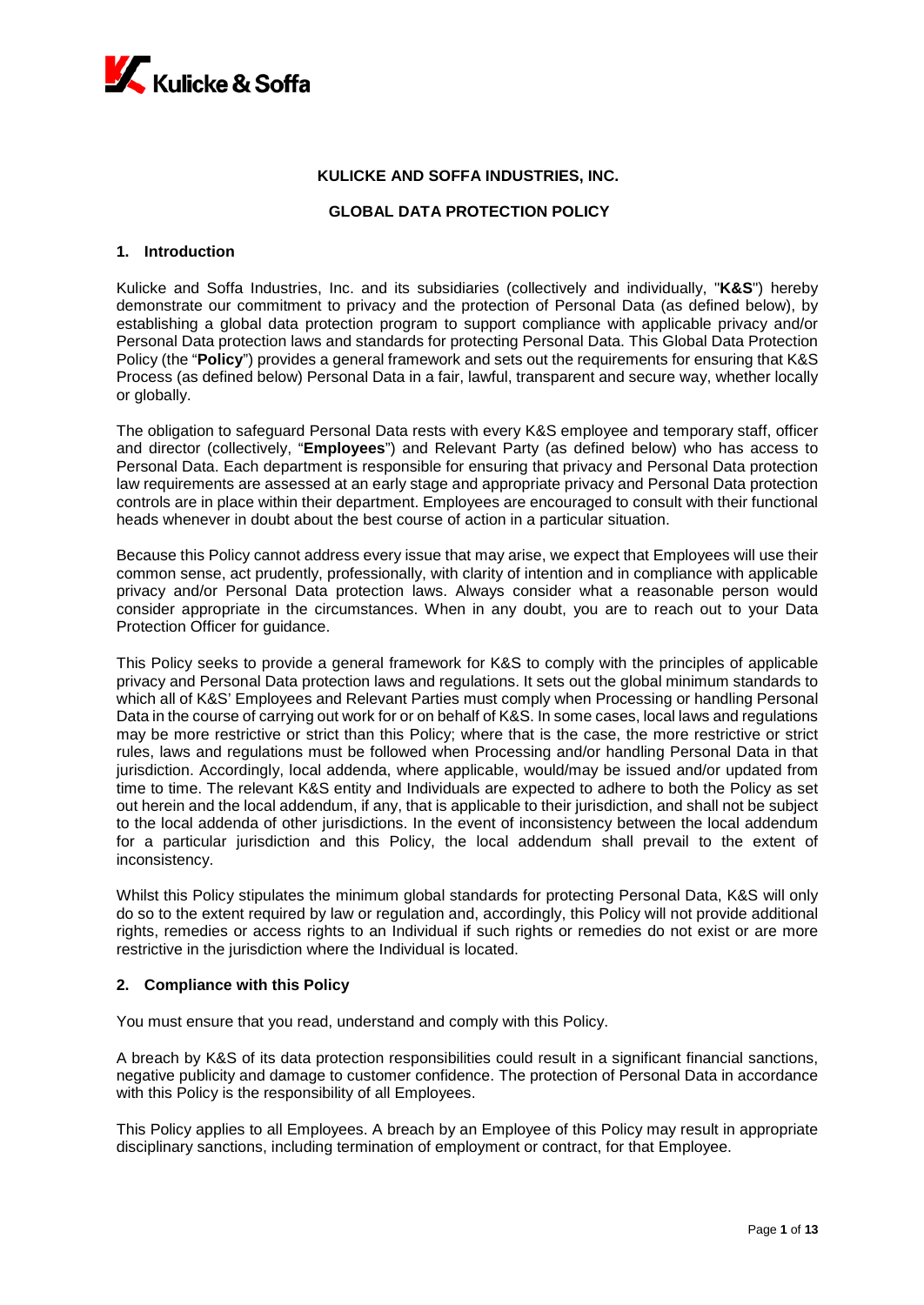

# **3. Definitions**

**"Data Intermediaries or Data Processors"** means third party service providers which Process Personal Data on K&S' behalf. Examples of Data Intermediaries or Data Processors include payroll agencies, benefit administrator providers, data storage, hosting or warehousing providers, network, information technology, security or other service providers, market research and analytics firms and marketing companies. Whether a third party service provider to K&S is deemed a Data Intermediary or Data Processor under this Policy depends on the circumstances of its engagement with K&S. Please contact your Data Protection Officer if there are questions.

**"Data Protection Officer"** means the Individual who has been appointed as the data protection officer of a K&S entity.

**"Individual"** means a natural person, whether living or (where appropriate) deceased. Examples of Individuals are K&S': (i) employees, their family members and other individuals about whom K&S has Personal Data as a result of the relationships those individuals have with such employees; (ii) agency temporary staff; (iii) interns; (iv) potential candidates seeking employment with K&S; (v) shareholders; (vi) contractors; (vii) the staff of K&S' suppliers/customers; (viii) visitors to K&S' buildings or facilities; or (ix) users who visit any K&S website or otherwise any other K&S digital platforms. This Policy shall apply to the Personal Data of a deceased Individual at least to the extent required by applicable laws.

**"PD Recipient"** means a third party service provider (other than a Data Intermediary or Data Processor) or a third party organization, whose staff in the ordinary course of performance of services may access Personal Data in K&S' possession and control, or to which K&S may otherwise disclose to such staff Personal Data.

**"Personal Data"** means any data about an Individual who can be identified: (i) from that data; or (ii) from that data and other information to which K&S has or is likely to have access. Please refer to the respective local policies for special treatment in respect of particular types of Personal Data. In some jurisdictions, the local privacy or Personal Data protection law may specify additional requirements relating to sensitive Personal Data (see Section 5 of this Policy for details relating to processing sensitive Personal Data).

**"Processing"** means the carrying out of any operation on Personal Data, including, without limitation, collecting, using, disclosing, recording, holding, storing, copying, organizing, adapting, altering, retrieving, consulting, using, combining, transmitting, transferring, disclosing, disseminating, making available, correcting, erasing or destroying. For the purposes of this Policy, Processing includes any operation taken by K&S, its Data Intermediaries or Data Processors.

**"Relevant Party**" means, collectively, Data Intermediaries or Data Processors and PD Recipients.

## **4. Overarching principles**

Without limitation to the other provisions set forth in this Policy, all Employees and all K&S departments must comply with the following overarching principles when processing or handling Personal Data:

- a. **Fairness and Transparency** K&S and its Relevant Parties will Process Personal Data fairly and provide Individuals with information about what, how and why their Personal Data is processed.
- b. **Lawful Processing** K&S and its Relevant Parties will only Process Personal Data lawfully where it has a valid basis for the processing.
- c. **Purpose Limitation** K&S and its Relevant Parties will only collect Personal Data for specific, explicit and legitimate purpose. Any subsequent Processing should be compatible with that purpose, unless K&S has obtained the Individual's consent or the Processing is otherwise permitted by law.
- d. **Data Minimization** K&S and its Relevant Parties will only Process Personal Data that is adequate, relevant and limited to the purpose for which it was collected.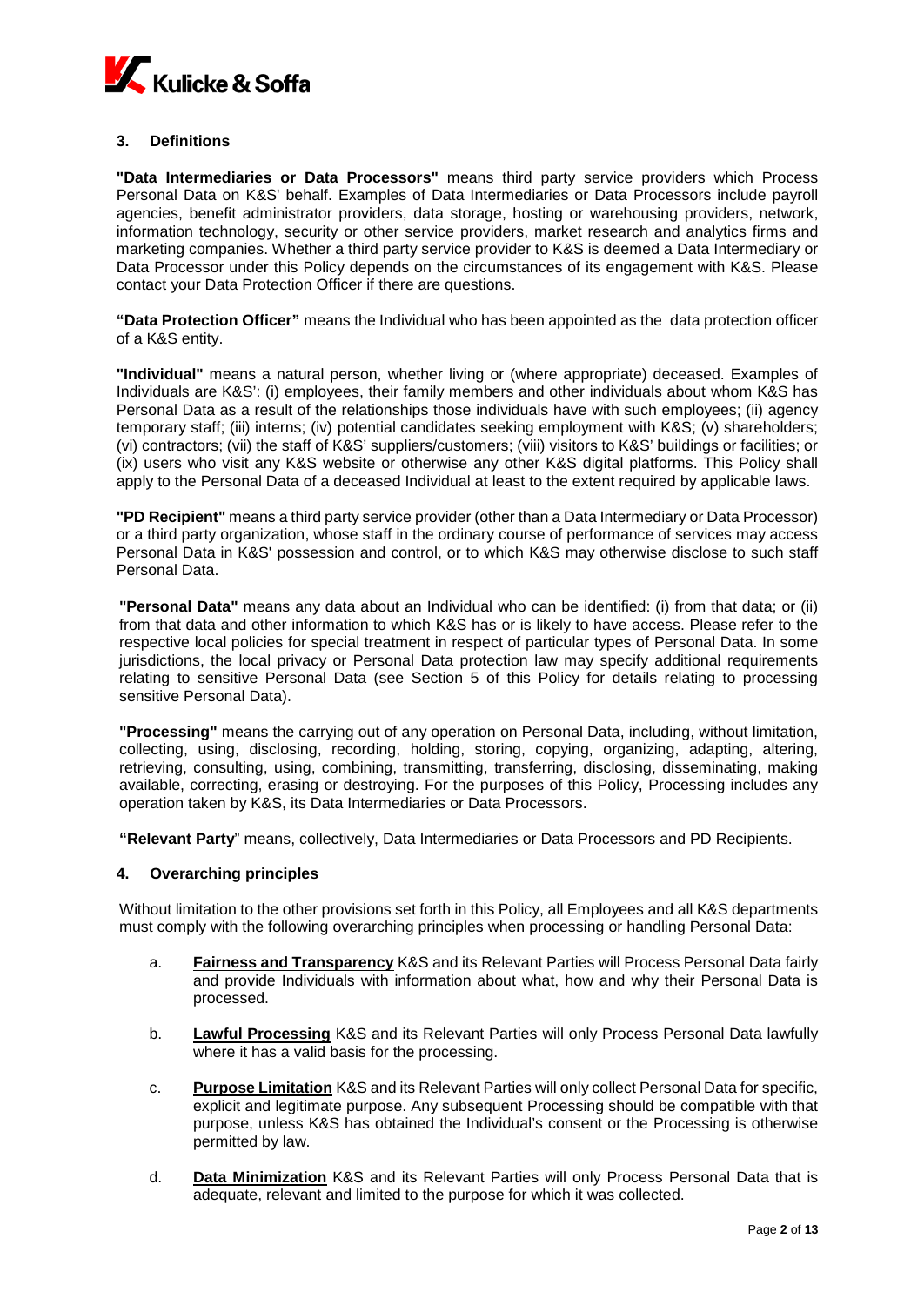

- e. **Data Accuracy** K&S and its Relevant Parties will take reasonable steps to ensure Personal Data is accurate, complete and kept up-to-date.
- f. **Individual Rights** K&S and its Relevant Parties must allow Individuals to exercise their rights in relation to their Personal Data, including (where applicable) their rights of access, erasure, rectification, portability and objection, where such rights are provided for by applicable local privacy or Personal Data protection law.
- g. **Storage or Retention Limitation** K&S and its Relevant Parties will only retain Personal Data for as long as it is needed for the purpose for which it was collected, and in each instance not exceeding the duration permitted by applicable local privacy or Personal Data protection law.
- h. **Data Security** K&S and its Relevant Parties will use appropriate security measures to protect Personal Data.
- i. **Accountability** K&S and its Relevant Parties will take steps to comply with these principles and with applicable local privacy or Personal Data protection law.

Some of the above principles are elaborated further in the subsequent paragraphs of this Policy.

#### **5. Processing Sensitive Personal Data**

Depending on jurisdiction, certain Personal Data may be classified as "sensitive" or "special" and, accordingly, are subject to additional compliance requirements because they carry higher risks for an Individual if misused or Processed incorrectly. In some jurisdictions, misuse of sensitive Persona Data may incur higher penalties, monetary fines or even imprisonment.

The definition of sensitive Personal Data varies by jurisdiction, but can include:

*Ethnic or racial origin, political opinions, religious or other similar (philosophical) beliefs, trade union and similar memberships, physical/mental health or disability details (including pregnancy or maternity information), gender identity or expression, sexual orientation, biometrics and genetics data, criminal or civil offenses, financial data and/or national identification numbers.*

Employees must always treat any collection, use or storage of sensitive Personal Data with more scrutiny than Personal Data as they require additional or specific privacy, legal and security safeguards. In some jurisdictions, K&S may not process sensitive Personal Data unless first undertaking either a mandatory data protection impact assessment or privacy review.

#### **6. Data Collection and Minimization**

Personal Data must only be collected by fair and lawful means and in a transparent manner. Only the minimum amount of Personal Data required to support the purpose for which it was collected should be Processed.

Personal Data must not be made available to anyone, including Employees from other departments, who are not authorized to have the information or have no reason to access such Personal Data.

The means by which K&S may collect Personal Data may include, without limitation, the following ways:

- a. directly, via the completion of forms or submission of information to K&S in any way;
- b. from any K&S entity;
- c. automatically, when an Individual visit our websites or otherwise any other K&S digital platforms, using technologies such as cookies (either by K&S or a third party, in each instance subject to the applicable cookie policy);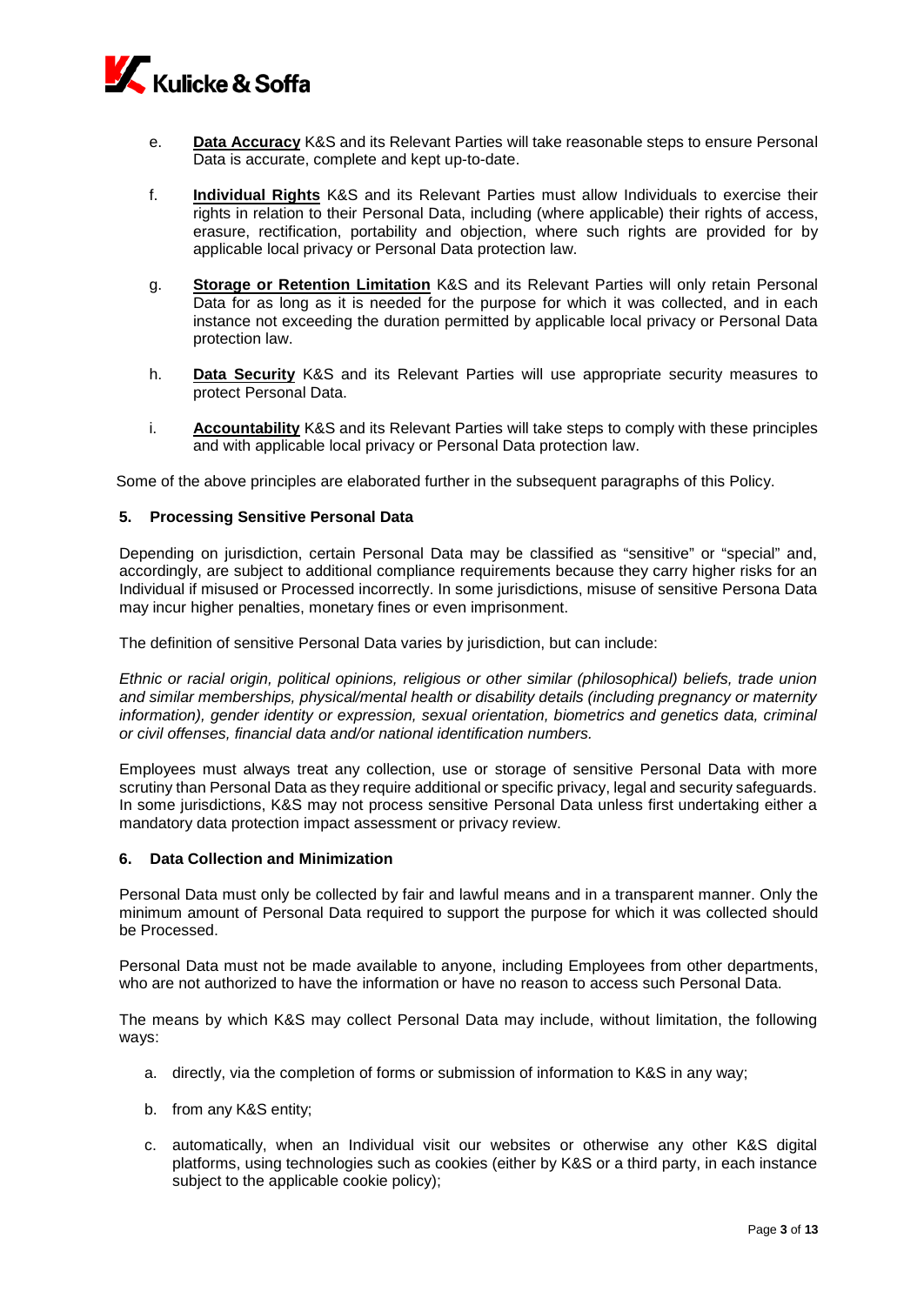

- d. from other sources, such as prior employers, recruitment or temporary staffing agencies, credit agencies, law enforcement agencies and/or other public agencies;
- e. from any publicly available sources or records;
- f. via CCTV recordings when an Individual visits K&S' buildings or facilities; and/or
- g. by such other lawful means.

#### **7. Getting Consent for Data Processing**

As a global company, important business activities can only be carried out effectively and important business efficiencies can only be achieved by Processing and/or consolidating information about Individuals in specific and/or centralized databases and systems located at specific worldwide facilities. Such Personal Data is also or may also be shared with other systems and databases hosted by or on behalf of K&S. However, K&S and those other systems and databases will only Process such Personal Data in accordance with applicable laws, this Policy and any applicable local addenda, in connection with employment-related purposes or to support business purposes, which may include, without limitation, the list of purposes as set out in **Appendix A**. Examples of the types of Personal Data that K&S may Process may include, without limitation, the list set out in **Appendix B**. Examples of the classes of persons to whom Personal Data may be disclosed include, without limitation, the list set out in **Appendix C**.

Unless permitted by applicable privacy or Personal Data protection law, K&S shall not Process Personal Data for any purpose without the consent of the Individual. Consent may be oral or written, but Employees are encouraged to be prudent and to obtain consent in writing or some other recorded form whenever possible. In getting consent from an Individual, K&S shall provide the Individual appropriate information of all the purposes for which Personal Data is to be Processed. Individuals should note that some of the activities above may occur on a periodic basis, thereby warranting the periodic Processing of Personal Data; in such situations, it is sufficient that K&S obtains consent prior to the first collection or use of the Personal Data (save as provided under applicable local addenda).

K&S must consider the privacy or Personal Data protection risks before Processing Personal Data, such as using a new system or as part of a project. Where K&S wishes to use Personal Data for a new purpose that has not been notified to the Individual, unless exempted under applicable privacy or Personal Data protection law, K&S shall notify the Individual of the new purpose and gain his/her consent prior to such use of that Individual's Personal Data.

To the fullest extent permitted under applicable privacy or Personal Data protection law, every Individual who deals with K&S is required to consent to the Processing of Personal Data for the reasons and purposes, set out above or as the circumstance of Processing requires, and to the extent necessary depending on the relationship between K&S and such Individual.

## **8. Retention and Security of Personal Data**

K&S may only retain Personal Data for as long as such Personal Data is necessarily required or relevant for the purpose for which it was collected, in each instance not exceeding the duration permitted by applicable privacy or Personal Data protection law. K&S shall not retain Personal Data longer than is necessary and shall securely return, dispose or destroy such Personal Data in a permanent and complete manner when it is no longer required.

Every K&S entity which Processes Personal Data shall maintain reasonable and appropriate safeguards and security measures to protect Personal Data in accordance with its sensitivity, from: (a) loss or theft, (b) unauthorized access, use or disclosure, (c) improper copying, modification or tampering, (d) improper retention or destruction, and (e) loss of integrity (each, a "**Loss**"). In the event of information security breaches or data breaches, K&S shall respond promptly and effectively.

There may be mandatory data breach notification requirements in a jurisdiction. Each Employee is to refer to his/her local addendum or any applicable data breach management plan to ensure that such mandatory requirements relating to data breach notification are complied with.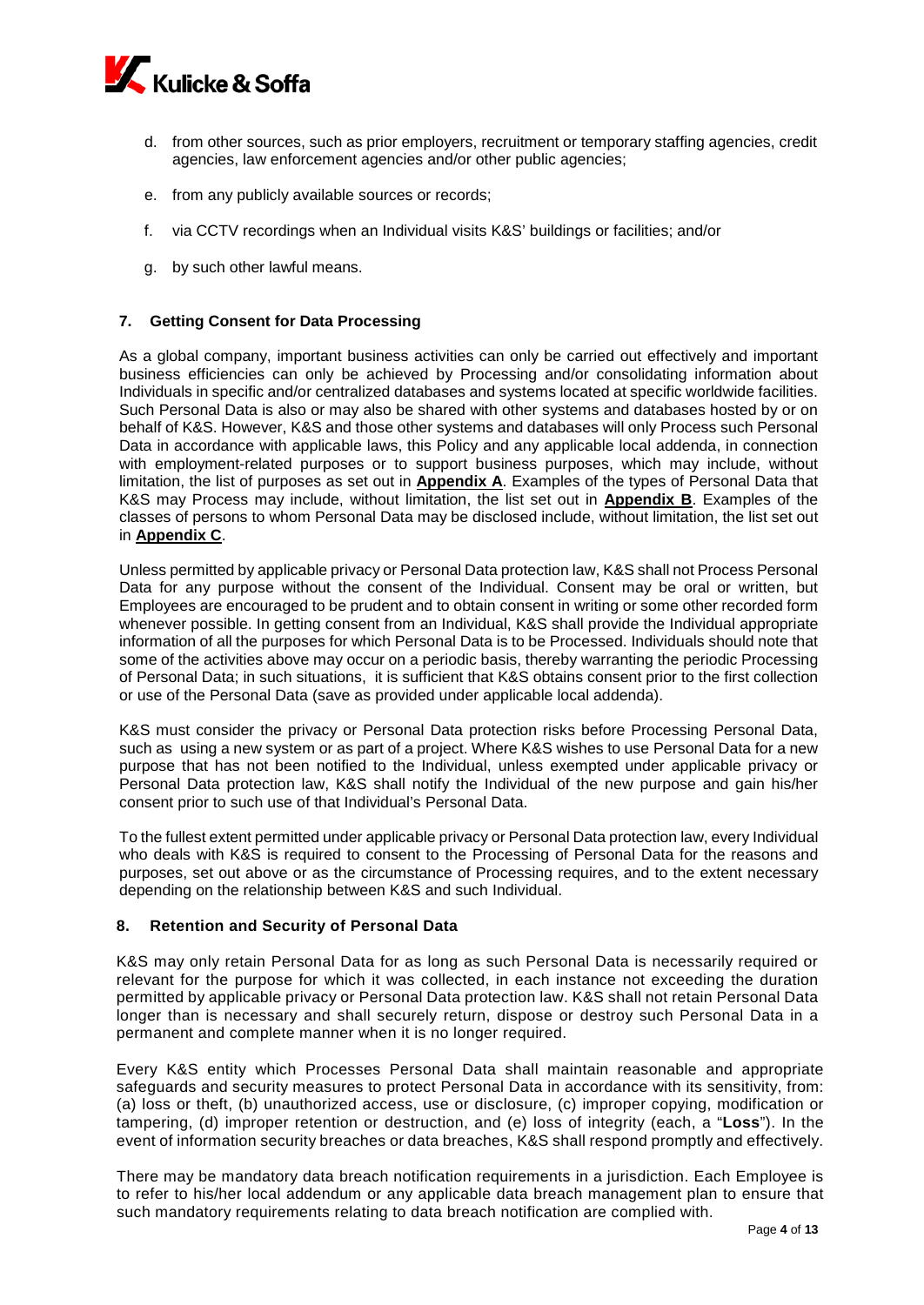

Every Employee that has access to, and/or Processes, Personal Data shall:

- a. periodically assess whether appropriate privacy controls and safeguards are in place within their department;
- b. take appropriate steps to prevent the above instances of misuse, loss, improper or unauthorized activities, work with relevant K&S stakeholders including the information technology department where necessary, and report any instance of Loss to the Data Protection Officer(s) (as listed in Section 15 below entitled "**Data Protection Committee**"); and
- c. review on a regular basis to determine if retention of Personal Data is still required.

## **9. Accuracy**

An Employee must recognize that he/she is the main and critical source of Personal Data that is disclosed by him, or by a third party upon his instructions, to K&S. As such, each Employee disclosing Personal Data as contemplated herein (the "**Disclosing Employee**") shall:

- a. warrant and represent to K&S that the Personal Data disclosed (or instructed by the Disclosing Employee to a third party to disclose) to K&S, is authentic, accurate and complete;
- b. warrant and represent to K&S that the Personal Data of another natural person which the Disclosing Employee discloses (or instructs a third party to disclose) to K&S is authentic, accurate and complete, and that Disclosing Employee is authorized by such other person to make such disclosure; and
- c. shall inform the relevant K&S entity when there are any changes to the Personal Data which was previously disclosed by the Disclosing Employee to K&S, so as to ensure that K&S has the most current, accurate and complete information. Disclosing Employees should note that they should upload/update their Personal Data in the manner as advised by their Human Resources department.

K&S shall use reasonable efforts to ensure that the Personal Data it uses is sufficiently accurate and complete to minimize the possibility that incorrect Personal Data may be used to make a decision that impacts the Individual to whom the Personal Data relates, or if such Personal Data is likely to be disclosed to a third party. When a Disclosing Employee is relying on a third party to provide his/ her Personal Data to K&S, such Disclosing Employee shall, unless impracticable to do so, conduct independent verification or obtain confirmation from the third party that it has adequately verified accuracy and completeness of his/ her Personal Data provided to K&S.

## **10. Access and Correction of Personal Data and Rights of Individuals**

Applicable privacy or Personal Data protection law may provide various rights to an Individual, vis-à-vis the Personal Data of the Individual that K&S has possession or control of. Such rights typically include access and correction rights. Refer to your local addenda for other rights that may be provided under the laws of your jurisdiction.

Upon an Individual's written request, K&S shall, within a reasonable timeframe or where applicable, within the statutory timeline, provide the Individual with information about the Personal Data relating to and/or provided by, the Individual, in K&S' possession or control. Depending on applicable local privacy or personal data protection law, K&S may have the right to charge the Individual reasonable fees and costs incurred by K&S to deal with such access right. K&S may refuse a data access request in certain situations. Please refer to the respective local addenda for details, if any.

Upon written request, K&S will, as soon as reasonably practicable or where applicable, within the statutory timeline, correct or complete any Personal Data relating to, or provided by, an Individual, in K&S' possession or control, which is inaccurate or incomplete. K&S may choose not to undertake correction or completion in certain situations. Please refer to the respective local addenda for details, if any.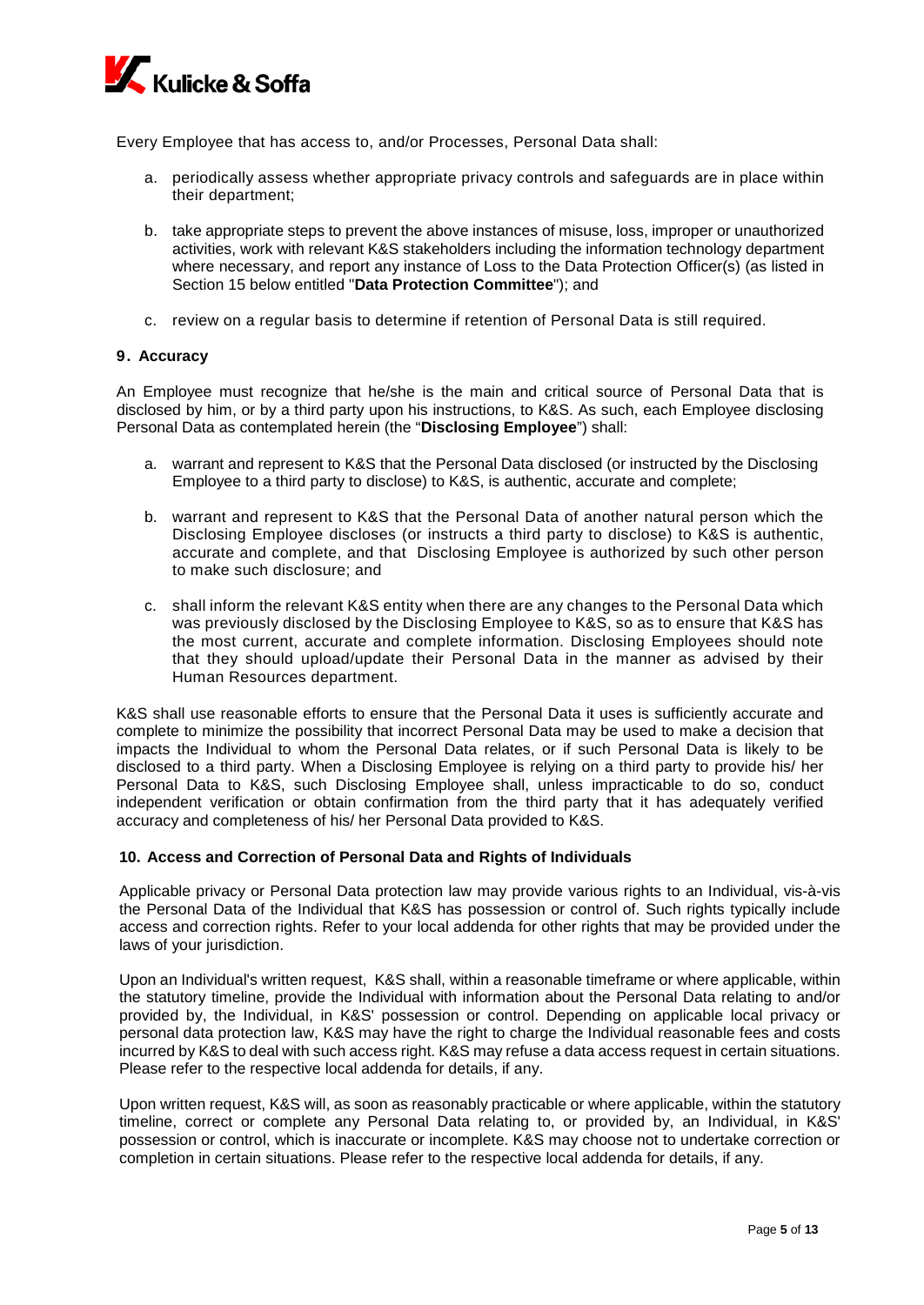

## **11. Third Parties**

When dealing with third parties, K&S remains responsible to protect Personal Data that is within K&S' possession or control. Hence, before disclosing Personal Data to any third parties, the Employee intending to carry out such disclosure and K&S, would need to ensure that applicable privacy or Personal Data protection law requirements regulating such disclosure has been complied with.

This could include, but not be limited to, obtaining consent from the Individual whose Personal Data is to be disclosed, implementing specific security measures, imposing contractual clauses on the third party who is a recipient of such Personal Data to adequately protect the disclosed Personal Data and ensuring that the disclosure is securely carried out.

#### Data Intermediaries or Data Processors

Data Intermediaries or Data Processors are expected to embrace standards of conduct consistent with the principles of this Policy and any applicable local addenda. K&S personnel who intend to contract with any Data Intermediary or Data Processor shall prior to engaging any Data Intermediary or Data Processor:

- a. assess the privacy risk of the Data Intermediary or Data Processor which includes but not be limited to an assessment of its state of compliance with local privacy or Personal Data protection law and an assessment of the security measures the Data Intermediary or Data Processor deploys to protect the Personal Data that it will be processing on behalf of K&S;
- b. provide such Data Intermediary with a copy of this Policy and any applicable local addenda and require it to sign an Acknowledgement substantially in the form set out in **Appendix D**;
- c. enter into a written contract with robust data protection clauses that are designed to ringfence the risks to K&S and to impose on the Data Intermediary or Data Processor strict requirements to protect the Personal Data it will be processing for K&S; and
- d. ensure that the Data Intermediary or Data Processor is given up-to-date instructions on the Processing of Personal Data (e.g. K&S shall notify relevant Data Intermediaries or Data Processor to cease Processing and to destroy Personal Data upon the termination of employment of any employee).

The Employee that is responsible for the engagement of the Data Intermediary or Data Processor shall ensure that throughout the lifetime of the contract, K&S continues to have continual oversight of the Data Intermediary's or Data Processor's processing of Personal Data on K&S' behalf, which shall include regular audit or assessments on whether the Data Intermediary is complying with its obligations to protect the Personal Data to the level expected by applicable privacy or Personal Data protection law.

## PD Recipient

PD Recipients are expected to embrace standards of conduct consistent with the principles of this Policy and any applicable local addenda. K&S personnel who intend to contract with or disclose Personal Data to any PD Recipient shall prior to doing so:

- a. assess the privacy risk of the PD Recipient;
- b. provide such PD Recipient with a copy of this Policy and any applicable local addenda and require it to sign an Acknowledgement substantially in the form set out in **Appendix E**; and
- c. unless impracticable to do so despite attempts, impose appropriate contractual clauses on such PD Recipient to protect the Personal Data that the PD Recipient may be receiving from K&S or that it may be accessing.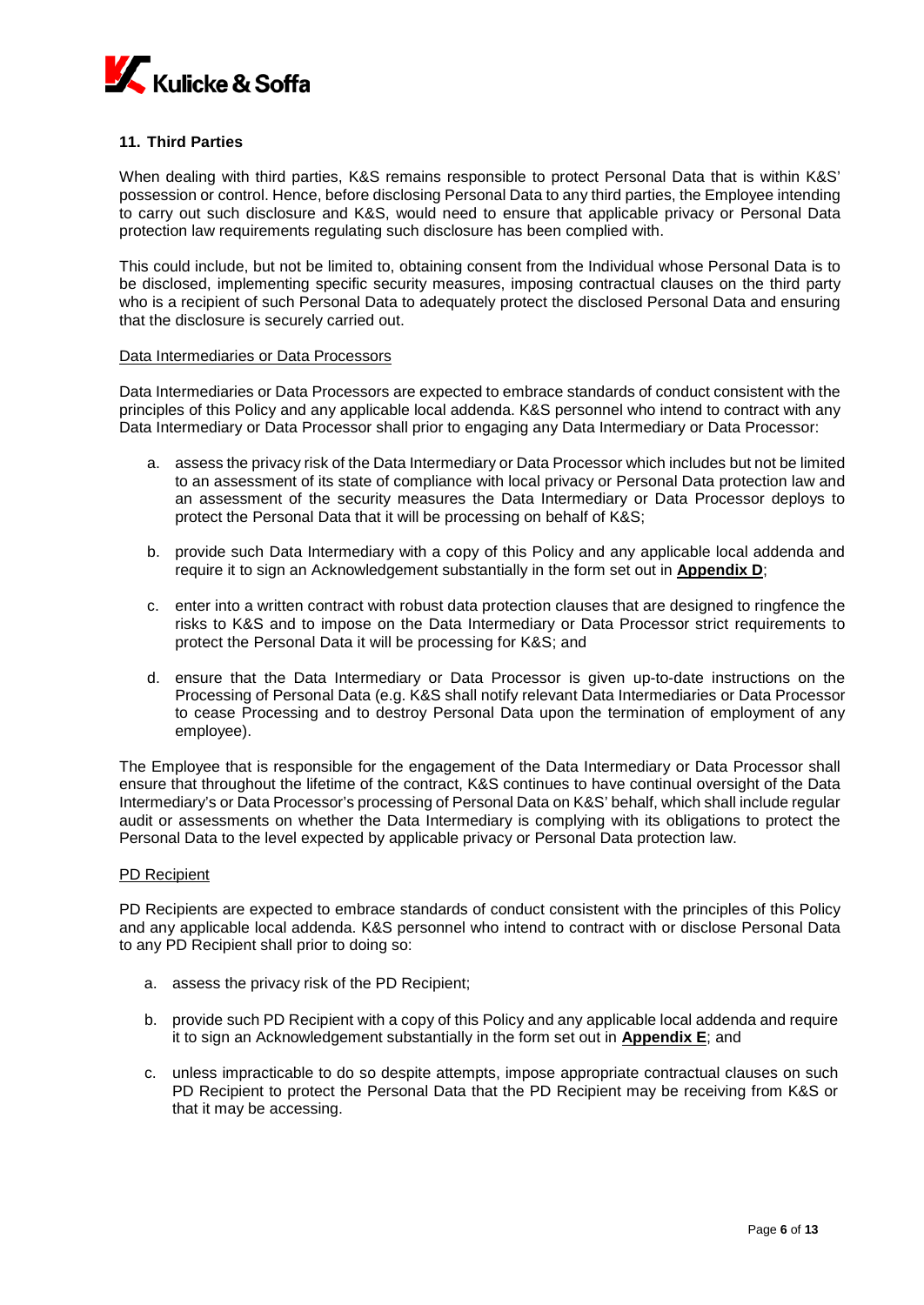

# **12. International Transfers**

K&S will not carry out international transfers of Personal Data (including intercompany transfers) without ensuring that the transfer is in accordance with the laws of the transferor's jurisdiction and that there is in the transferee's jurisdiction an adequate level of protection having regard to the level of protection afforded for those Personal Data under the transferor's policy and jurisdiction. The transferor is responsible to assess such adequacy and may request the recipient to adopt protections similar to those under the transferor's policy and jurisdiction.

## **13. Personal Data Inventory and Processing Documentation**

Where required by applicable privacy or Personal Data protection law, K&S and the department that is/are intending to Process Personal Data, would be required to document K&S' Processing of Personal Data and its compliance with such applicable law, i.e. accountability.

This would include a description and compliance assessment of all K&S activities where Personal Data is processed by K&S or an Employee for K&S , which can include but is not limited to any Processing performed on Personal Data as part of an IT application, business process, outsourcing, third party cooperation or disclosure for specified purposes, etc.

## **14. Privacy by Design**

K&S Employees must consider privacy or Personal Data protection as an integral component of the design, development, operation and management of every existing or new project, tool, application, internal service and offering which process Personal Data. When Employees engage vendors and partner organizations as part of any design, development and implementation work, privacy by design must also be an integral component.

## **15. Data Protection Committee**

To oversee data protection matters, K&S has set up a Data Protection Committee sitting at its headquarters at 23A, Serangoon North Avenue 5, #01-01, K&S Corporate Headquarters, Singapore 554369 comprising representatives from the functions of Legal, Human Resources, Finance, Facilities, IT and Marketing Communications. Employees are encouraged to consult with their local and Singapore functional representatives if there are queries regarding this Policy. Alternatively, an Employee may contact any of the following Data Protection Officers.

## **Data Protection Officers:**

Lim Zi Yao, Senior Manager, Legal Affairs: +65 6417 3265, [zylim@kns.com](mailto:zylim@kns.com)

Johnson Ong, Senior Manager, HRMIS: +65 6880 9488, [yeongsong@kns.com](mailto:yeongsong@kns.com)

## **Data Protection Committee Members:**

Chua Boon Hwang, Global Payroll Manager: +65 6880 9603, [bhchua@kns.com](mailto:bhchua@kns.com)

Daniel Cheong, Manager, Facilities: +65 6880 9487, [cscheonq@kns.com](mailto:cscheonq@kns.com)

Marilyn Sim, Director, Marketing Communications: +65 6880 9309, [msim@kns.com](mailto:msim@kns.com)

Karen Yong, Senior Manager, Governance and Information Security: +65 6417 3428, [ssyong@kns.com](mailto:ssyong@kns.com)

If an Employee has any complaints, please contact any of the Data Protection Officers, who may direct the queries to the relevant functional representative of the Data Protection Committee. K&S will use good faith efforts to investigate each complaint and to respond within reasonable timeframes. K&S will deal with each complaint in a speedy, fair, impartial and unbiased manner.

Page **7** of **13** No Employee will be victimized or prejudiced directly or indirectly as a result of lodging a complaint. K&S will endeavor to resolve each complaint within ten (10) working days, but when this is not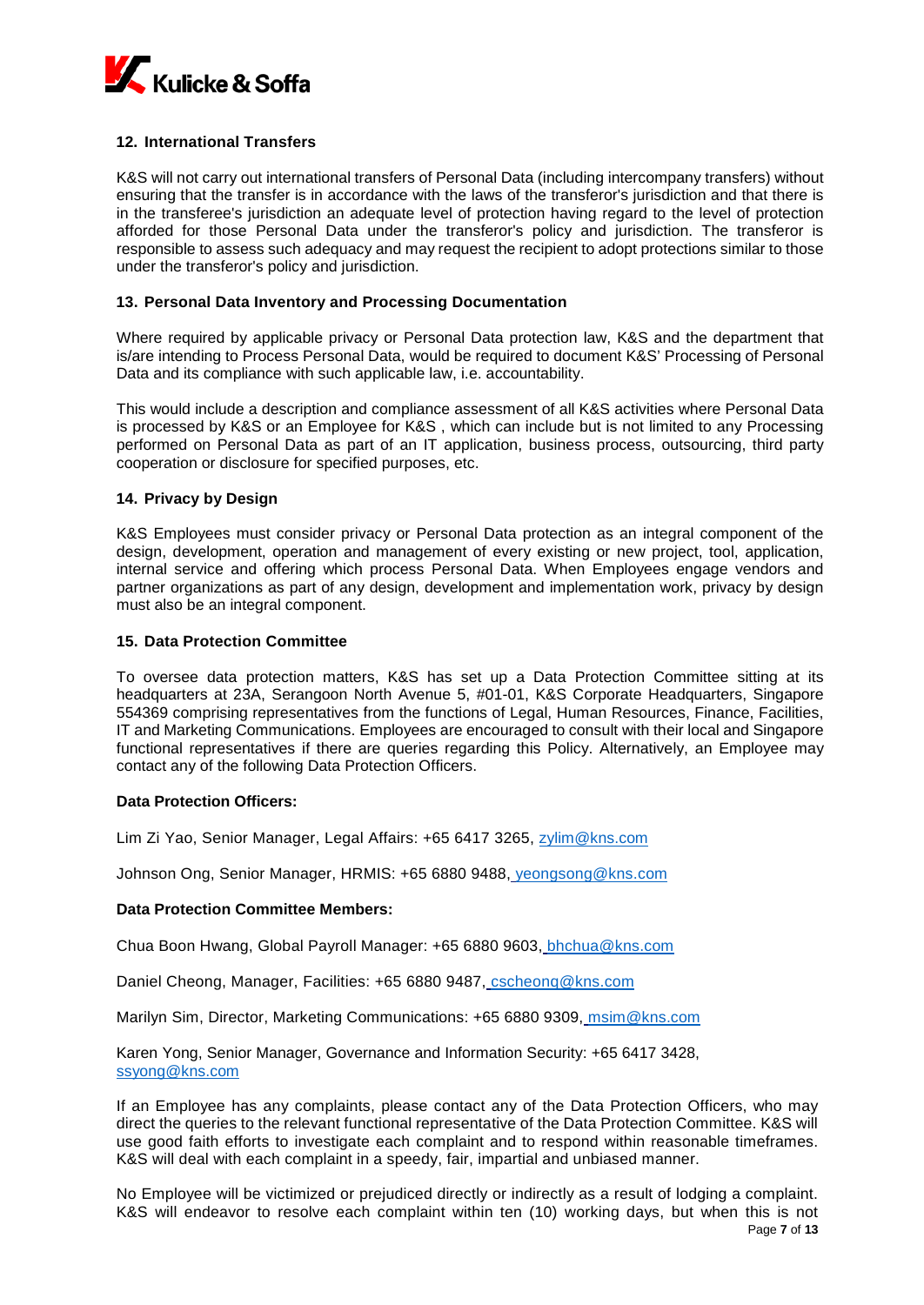

reasonably practicable (such as when an investigation requires a longer amount of time), the Employee will be advised accordingly.

Guidelines on escalation of a complaint:

- a. the aggrieved Employee shall provide adequate details of the complaint to the Data Protection Officers;
- b. written or verbal statements, where appropriate, would be obtained from the aggrieved Employee and other parties involved. Such statements shall be documented by the investigators; and
- c. Data Protection Officers will perform an investigation and respond to the aggrieved Individual.

An Employee shall not lodge malicious complaints or abuse the procedure by repeatedly lodging a complaint on the same matter. An Employee found to be in abuse of this Policy will be subject to disciplinary action.

#### **16. General**

Any waivers of this Policy and local addenda must be approved by any of the Data Protection Officers.

Subject to applicable law, K&S may revise and/or amend and/or supplement this Policy and local addenda at its discretion at any time or from time to time. Such changes will be published on K&S' intranet. Employees are advised to check K&S' intranet periodically to ensure that they are aware of any change, and to the fullest extent permissible under applicable laws, an Employee who deals with K&S agrees to be bound by the latest online version of this Policy and applicable local addenda.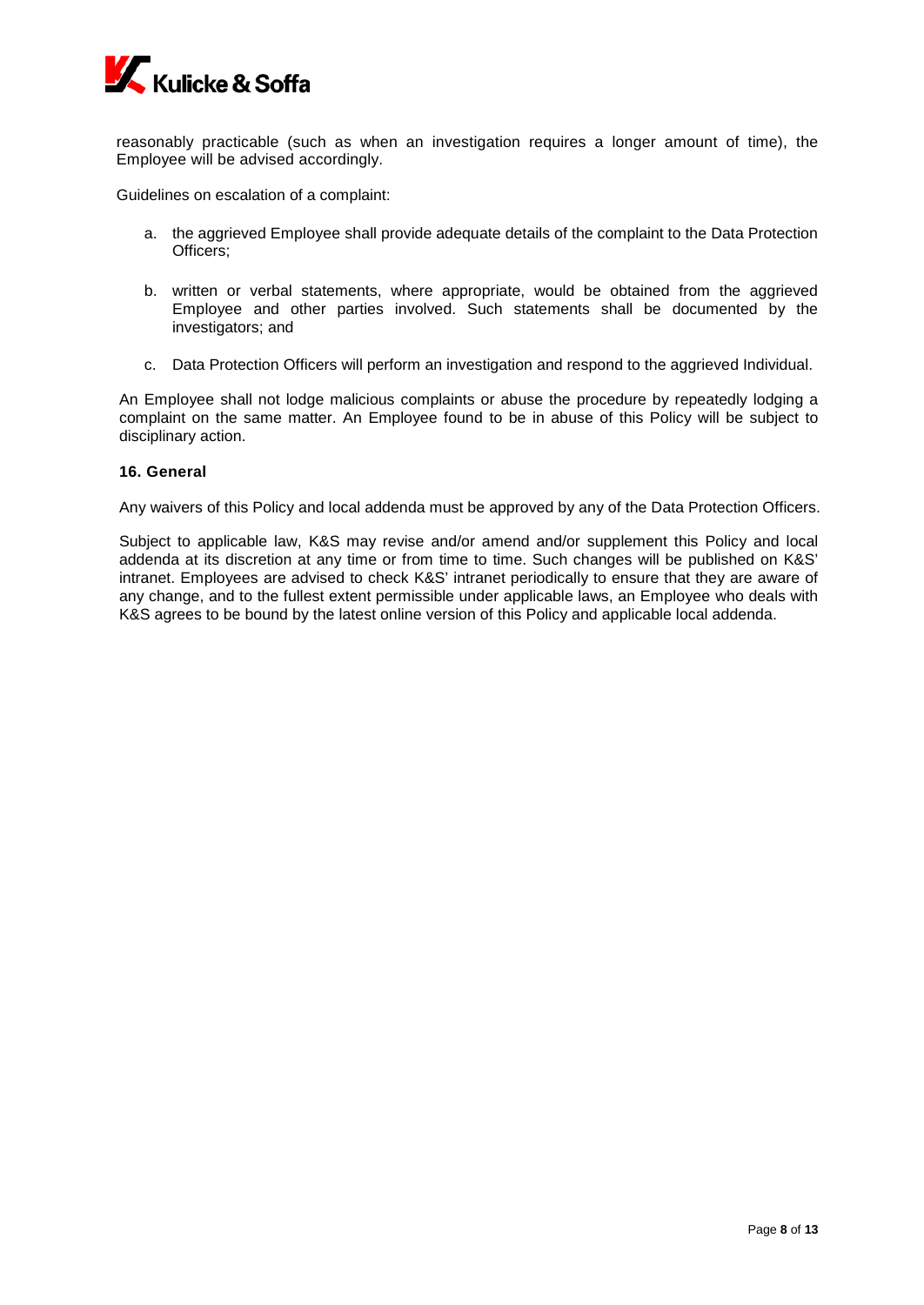

# **APPENDIX A**

## **NON-EXHAUSTIVE EXAMPLES OF PURPOSES**

- 1. Recruitment (including retaining Personal Data of former employees), termination and succession planning
- 2. Workforce management and organization development
- 3. Payroll, benefit administration and management, compensation
- 4. Training and development and sponsored tuition
- 5. Reference checks and background checks
- 6. Performance, conduct and behavior evaluation and management
- 7. Problem resolution (grievances), internal investigations
- 8. Work related injury and any illness reporting
- 9. Any activity in connection with the managing or terminating of an employee relationship
- 10. Employee communications, newsletters, corporate displays and publications, corporate videos and photographs, participation in any K&S event (whether of a professional, social, recreational or other nature)
- 11. Administration of activities (e.g. Programs, conferences, workshops, exhibitions, contests, lucky draws, employee surveys) offered to, and participated by, Individuals
- 12. Auditing, compliance, risk management, emergency management
- 13. Budget, expense and other financial planning and management
- 14. Corporate, statutory or governmental registration, reporting, filing, declaration or other requirements
- 15. Legal proceedings, Governmental, regulatory or other investigations
- 16. Tracking, monitoring and surveillance purposes (including those related to hygiene, public health and safety, and security) unless prohibited by applicable privacy or personal data protection law
- 17. Authorizing, granting, administering, monitoring and terminating access to, or use of, K&S or third party systems, facilities and infrastructure
- 18. Due diligence
- 19. Any divestment of business
- 20. Any activity as required or authorized under applicable corporate policies, including but not limited to the Information classification and Security Policy and Information Security Policy
- 21. Any activity as required or authorized under applicable laws or regulations
- 22. Any other purpose necessary, ancillary or consequential to the above specified purposes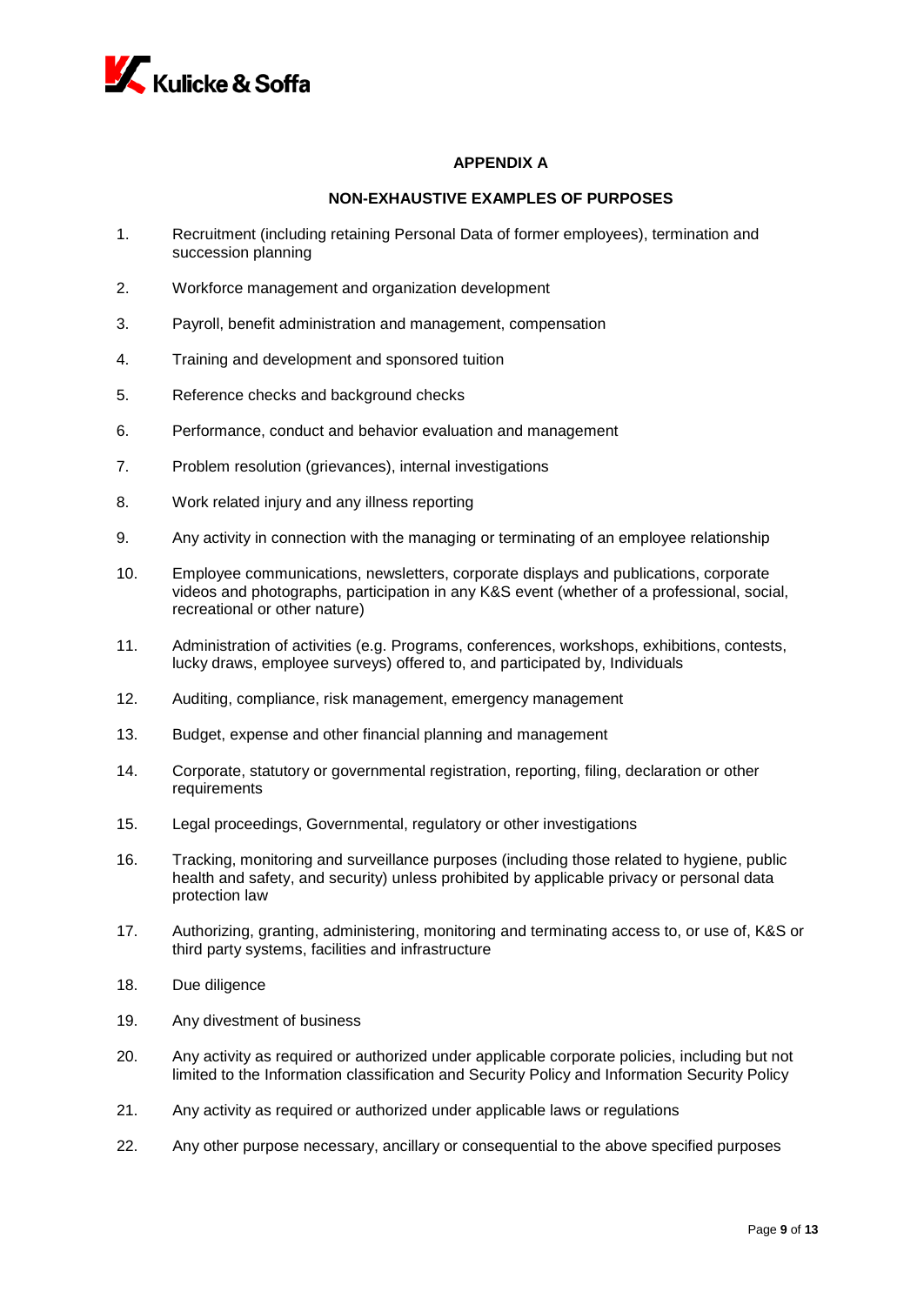

## **APPENDIX B**

## **NON-EXHAUSTIVE EXAMPLES OF PERSONAL DATA**

- 1. Contact information (e.g. Name, home or other mailing addresses, mobile or home contact numbers, fax numbers, personal email addresses, emergency contact information)
- 2. Personal information (e.g. Date of birth, personal identification number(s) or other social/national identification number(s), fingerprints, marital status, country of birth, nationality, citizenship, permanent residence status, race (ethnic origin), gender, religion, preferred language, bank account information, health condition(s) or other medical records, driver's license number, vehicle license plate number)
- 3. Photographs and other visual images or recordings
- 4. Employment, performance, compensation and benefits (e.g. Employment history and letters of recommendation, hire date, position/grade, attendance, goals/objectives, performance reviews, performance and leadership ratings, salary, allowances, bonus, incentives, equity or other awards, family member/ dependents' names and their relationship and dates of birth etc., grievance resolutions)
- 5. Work permits or restrictions
- 6. Agreements executed with K&S
- 7. Education and training (e.g. Education level and qualifications, field and institution, competency assessments, professional licenses, certifications and awards, training courses, records and test results)
- 8. Computer or facilities access and authentication information (e.g. Identification codes, passwords, employee identification numbers)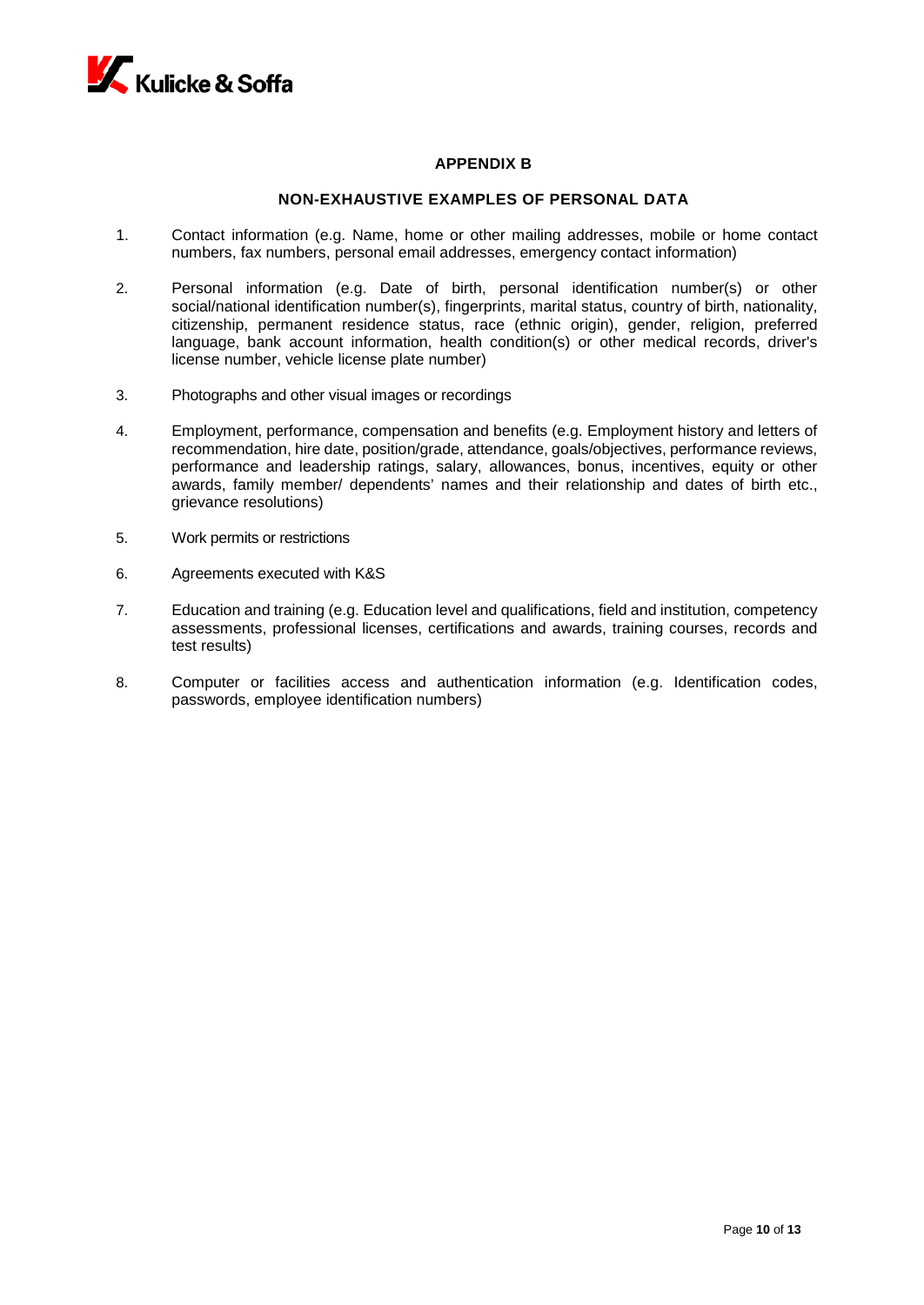

# **APPENDIX C**

# **NON-EXHAUSTIVE EXAMPLES OF CLASSES OF PERSONS TO WHOM PERSONAL DATA MAY BE DISCLOSED**

- 1. Parties to whom disclosure of information is necessary or desirable to enable K&S to fulfill employment-related purposes or to support business purposes
- 2. Parties to whom K&S is compelled or required to disclose information by law or in response to a Court order or a governmental or regulatory agency
- 3. Any party where public interest or K&S' interests require disclosure
- 4. A Data Intermediary
- 5. A PD Recipient
- 6. A party seeking employment references
- 7. A pension or insurance company with whom K&S has arranged benefits coverage for its employees
- 8. Related companies, subsidiaries, holding companies and associated companies in, and of, the K&S group of companies for internal management and marketing purposes
- 9. Parties to whom disclosure is made for one or more of the purposes set out in **Appendix A** or consented to by the Individual in question
- 10. Any other parties pursuant to consent provided by the Individual in question or where permitted by applicable privacy or personal data protection law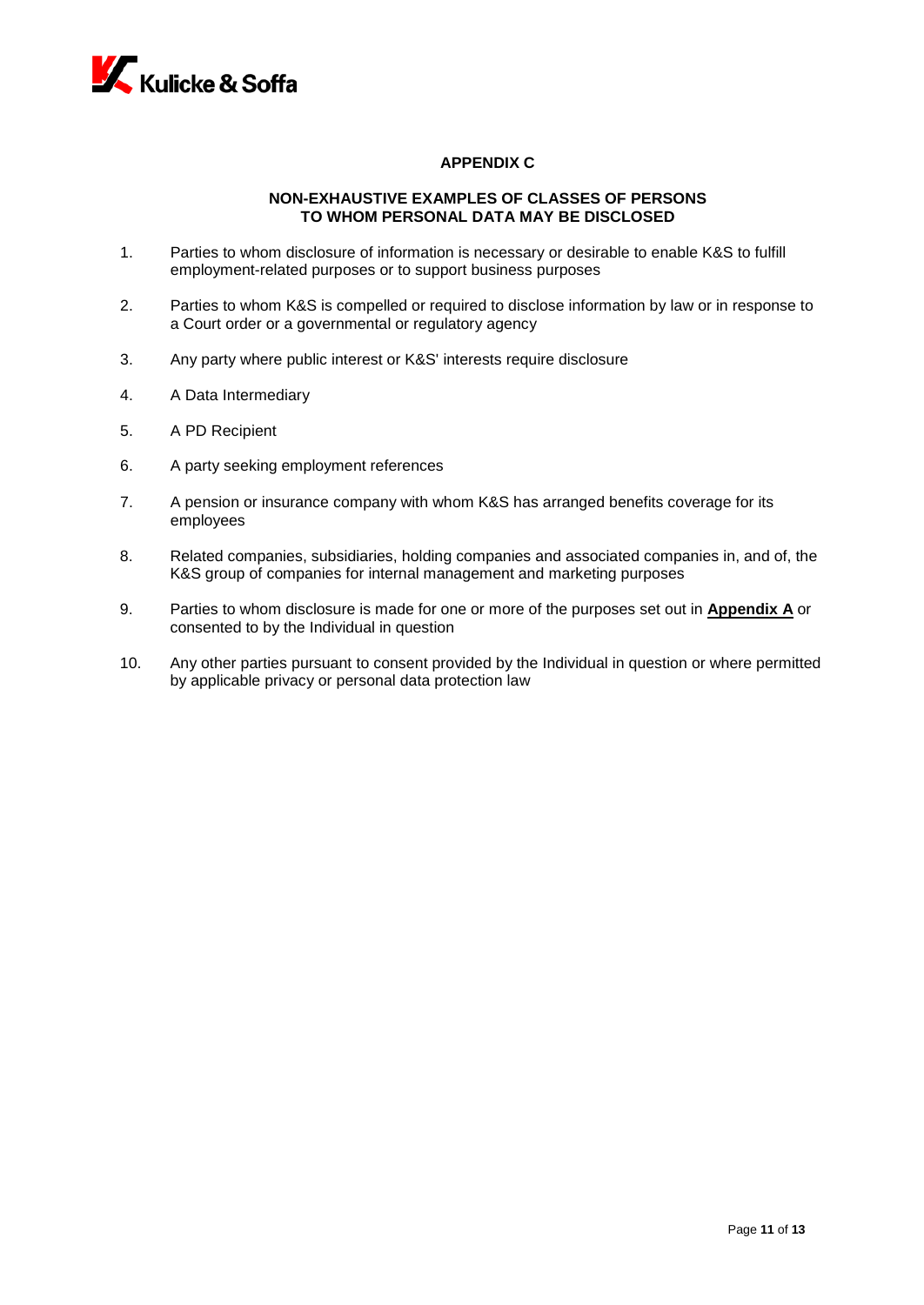

# **APPENDIX D**

## **ACKNOWLEDGEMENT BY DATA INTERMEDIARY**

We, I insert full name of Data Intermediary 1, with a principal place of business at I insert address of Data Intermediary ], acknowledge and agree that we:

- a. have received and read a copy of the Kulicke and Soffa Industries, Inc. Global Data Protection Policy, including the applicable local addendum, (collectively, the "**Policy**");
- b. have policies and procedures in place consistent with, or at least equivalent to, the principles and standards of conduct of the Policy;
- c. shall comply with applicable privacy and data protection laws and regulations;
- d. will strictly follow your instructions on the Processing (as defined in the Policy) (including making required changes) of any personal data furnished by you (or upon your instructions) and only process personal data to the extent necessary to provide the scope of services as agreed between us;
- e. will not retain such personal data for longer than is necessary and shall securely return, dispose or destroy them in a permanent and complete manner when it is no longer required;
- f. will protect such personal data from: (i) loss or theft, (ii) unauthorized access, use or disclosure, (iii) improper copying, modification or tampering, (iv) improper retention or destruction, and (v) loss of integrity, and we will notify you immediately in the event of any information security breaches and cooperate with you in terms of any assistance, information requests, or investigations;
- g. will not transfer any personal data to any entity or person, or subcontract our obligations under our service agreement and hereunder, without getting your prior written consent; and
- h. will allow you to audit us to ensure our compliance with this Acknowledgement.

We shall indemnify you, your officers, directors, employees, controlling persons and customers against any loss, damage, expense, liability, proceedings, judgments or costs (including without limitation legal fees) arising out of or in connection with any unauthorized Processing, access or leakage of personal data (howsoever arising) or our breach of this Acknowledgement. In addition, we agree that you have the right to immediately terminate any services or service agreement(s) if there is any unauthorized Processing, access or leakage of personal data (howsoever arising) or if we breach this Acknowledgement.

\_\_\_\_\_\_\_\_\_\_\_\_\_\_\_\_\_\_\_\_\_\_\_\_\_\_\_\_\_\_\_\_\_\_

Name: Designation: For and on behalf of [ insert full name of Data Intermediary ] Date: